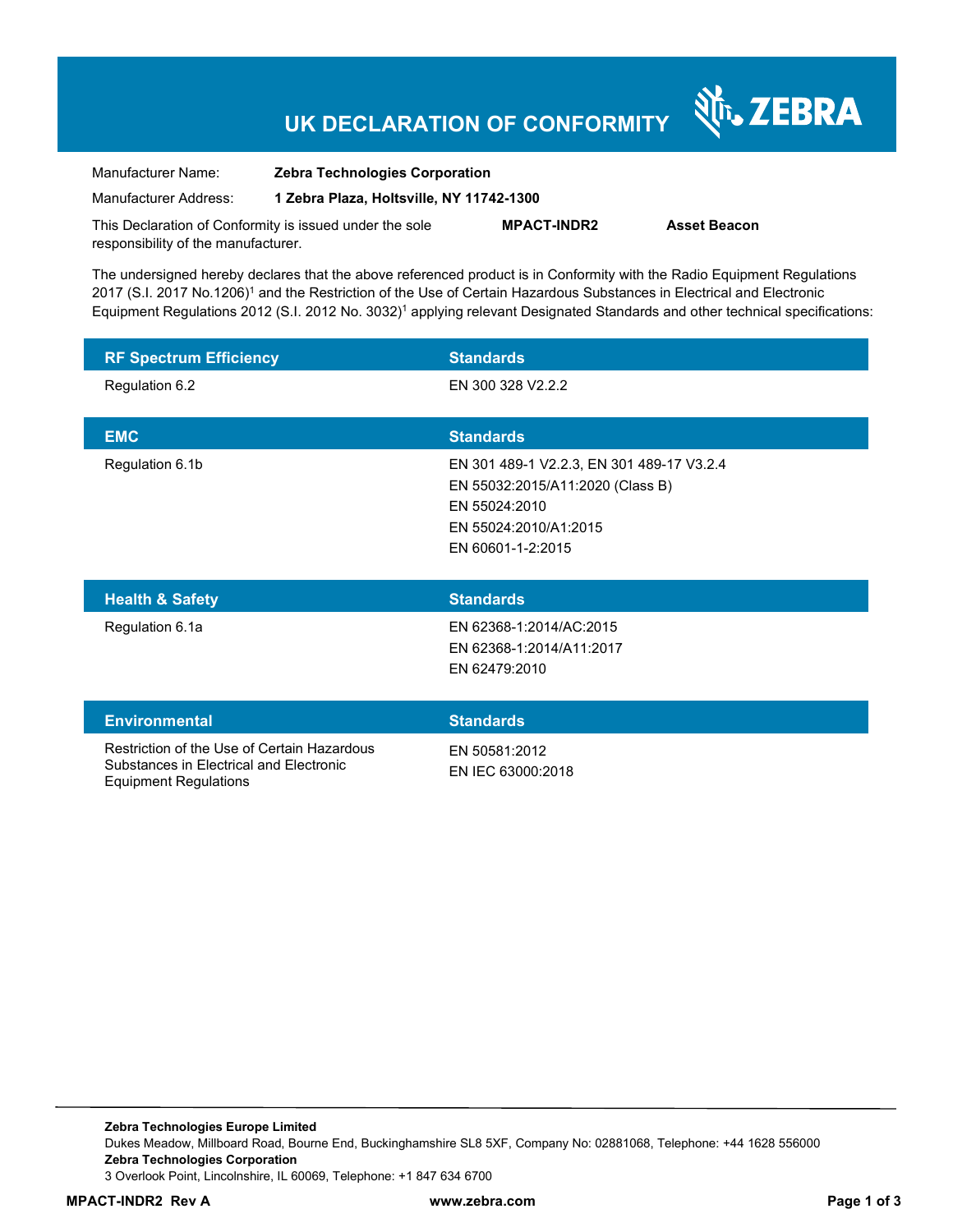### **UK DECLARATION OF CONFORMITY**

With regard to the Radio Equipment Regulations 2017 (S.I. 2017 No.1206)<sup>1</sup>, the conformity assessment procedure referred to in regulation 41(4)(a) and detailed in Schedule 2 has been followed.

1 As amended by applicable EU withdrawal legislation implemented at the time of issuing this declaration

#### **Signed on behalf of Zebra Technologies Corporation**

*(Signature of authorized person)* Marco Belli Rev: A Sr. Manager, Regulatory Date: 18 October 2021 Place: Bourne End, UK

Nr. ZEBRA

**Zebra Technologies Europe Limited**  Dukes Meadow, Millboard Road, Bourne End, Buckinghamshire SL8 5XF, Company No: 02881068, Telephone: +44 1628 556000 **Zebra Technologies Corporation**  3 Overlook Point, Lincolnshire, IL 60069, Telephone: +1 847 634 6700